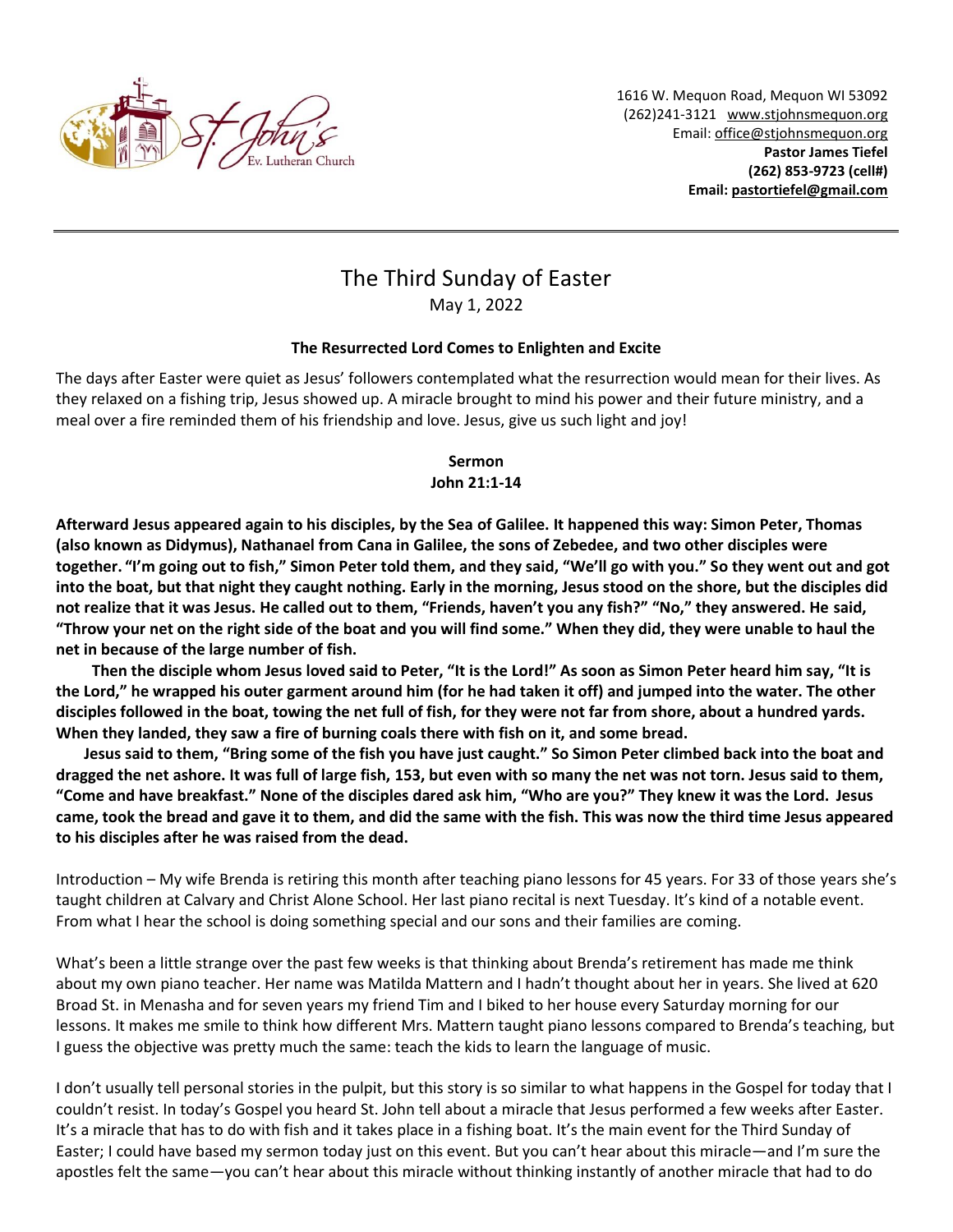with fish and a fishing boat. St. Luke wrote down the first fishing boat story and it happened two and half years before the second. It's amazing how similar the two miracles are, but it's just as amazing at how different they are. And what makes them different is that the first one happened before Easter and the second one happened after Easter.

What we want to see this morning is how Easter—and, of course, I mean the resurrection of Jesus—how it changes the way we think and act in our lives. The two fishing boat miracles are almost exactly the same, but what the apostles discovered and how they reacted are very different. So this is the point today:

## **Life Changes at a Fishing Boat**

And we'll ask: What do we discover and how do we react?

1. For more than two years the apostles had been with Jesus almost every day. This changed after the resurrection. Jesus wasn't always around and his resurrected body enabled him to come and go without being seen. So the apostles didn't have much to do. They were close to the Sea of Galilee up north and one day Peter decided to take the cover off one of his old fishing boats and troll the lake. **"I'm going out to fish," Simon Peter told them, and they said, "We'll go with you." So they went out**—there were seven of them—**and got into the boat, but that night they caught nothing.** They usually fished at night so the fish couldn't see the sun reflecting on the linen nets. Didn't seem to help this time. John tells us what happened. **Early in the morning, Jesus stood on the shore, but the disciples did not realize that it was Jesus. He called out to them, "Friends, haven't you any fish?" "No," they answered. He said, "Throw your net on the right side of the boat and you will find some." When they did, they were unable to haul the net in because of the large number of fish.** John figured this out instantly. He said to Peter, **It is the Lord!** When they saw Jesus on the shore, no one recognized him, but the miracle in the fishing boat changed all that. First John, then Peter, then the rest. They didn't need to ask. John tells us, **they knew it was the Lord**. This wasn't a stranger. This was the man who visited them twice in the last week. This was the man who died and rose again; this was the man they loved and followed.

For John, it must have been déjà vu. Been there; done that. Jesus was starting his ministry and he had four followers; Peter and John were among them, both fishermen. One day on the shores of the Sea of Galilee Jesus was teaching and using one of Peter's boats as a pulpit. Luke tells us this story: **When he had finished speaking, he said to Simon** (that's Peter), **"Put out into deep water, and let down the nets for a catch." Simon answered, "Master, we've worked hard all night and haven't caught anything. But because you say so, I will let down the nets." When they had done so, they caught such a large number of fish that their nets began to break.** Before the miracle, Peter called Jesus *master* or *leader*; after the miracle Peter called Jesus *Lord* or *Messiah*. The fishing boat changed everything. Peter had discovered something. This was the man John the Baptist pointed to, this was the man who would be the Lamb of God who would take away the sin of the world. So what do we have? Two fishing boats and both led Jesus' apostles to discover who he really was: The Lord.

I was never much into fishing. If I did step into a fishing boat, I was glad not to catch anything; I didn't like taking the fish off the hook. But for real fishermen, empty nets mean failure and maybe the collapse of the business. If the lakes go dead, the empty nets mean starvation and death. That I can understand. Without Jesus, our nets are always empty. All our efforts to get away from sin fail. All our hopes for life with God collapse. Without the Bread of life and the Water of life, our souls starve and we would drown in the polluted waters of hell.

For the apostles, life changed at a fishing boat. Of course, Jesus doesn't do miracles in fishing boats anymore. 153 squirming, struggling fish don't change us like they changed the apostles. What changes us is the miracle we see in the Savior's good news. Sometimes we think the Bible is nothing more than a bunch of facts: Jesus did this and Jesus did that. But the gospel is so much more. The good news about Jesus is more than information; the gospel is power. Jesus showed his power in those fishing boats and that power led the apostles to discover that he was more than their master and more than a stranger on the shore. Jesus was the Lord, the Son of God, the promised Savior, the Lamb of God. And that's what we discover through the power of the gospel. St. Paul wrote, **I am not ashamed of the gospel because it is the power of God that brings salvation to everyone who believes.** That gospel power has led you and me to believe that Jesus was not only born, but that he is the Word made flesh; that he didn't only live, but that he lived to replace our imperfect lives with his; that he didn't only die but that he died to pay the penalty for our sin. That same gospel power